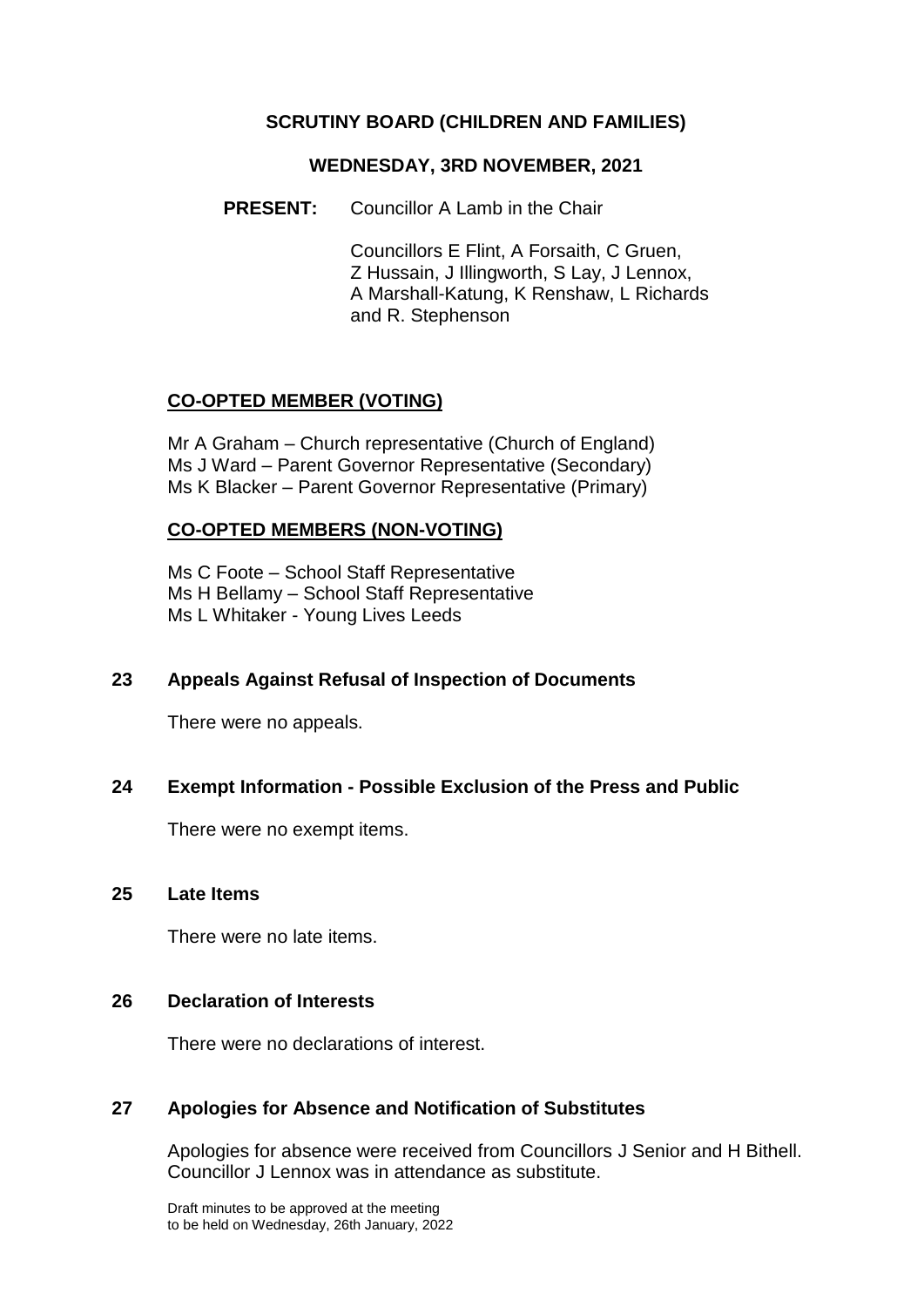Co-opted Member Tony Britten also submitted his apologies.

## **28 Minutes - 13th October 2021**

**RESOLVED –** That the minutes of the meeting held 13<sup>th</sup> October 2021 be approved as an accurate record.

## **29 Inquiry into Exclusions, Elective Home Education and Off-rolling (Part 2) - Session one**

The Head of Democratic Services submitted a report that presented information relevant to part two (session one) of the Scrutiny Board's ongoing Inquiry into Exclusions, Elective Home Education and Off-rolling.

The following were in attendance:

- Councillor Fiona Venner, Executive Member for Adult and Children's Social Care and Health Partnerships
- Julie Longworth, Deputy Director of Children and Families
- Tim Pouncey, Chief Officer Resources and Strategy
- Dave Clark, Head of Service, Learning Improvement
- Val Waite, Head of Service, Learning Inclusion
- Barbara Temple, Elective Home Education Lead

The Head of Service for Learning Inclusion introduced the report and provided an initial general overview of attendance across local schools as well as a more detailed overview of the data and trends relating to elective home education (EHE) and the duties of the local authority in terms of safeguarding and monitoring young people who are home educated. Members were advised that notification of intentions to EHE has increased significantly since the beginning of the COVID-19 pandemic, with a particular increase in whole families choosing to home educate and citing anxieties associated with COVID-19 as their primary reasoning for doing so.

Members discussed a number of matters, including:

- *Proportion of school age population that are EHE*. In response to a query, Members were advised that the proportion of school age population currently home educated is approximately 0.5%.
- *Reasoning for EHE.* Members were advised that parents do not have to provide a reason on the initial letter of notification. Where this is provided, there is often more than one reason for the decision but only one can be recorded. Caseworkers are also focused on updating this information after they have spoken to parents.
- *Professional guidance*. Members queried whether parents have the right to professional guidance, and were advised that the local authority provide general advice and guidance, which some families choose to engage in. However, there are no current duties set out in legislation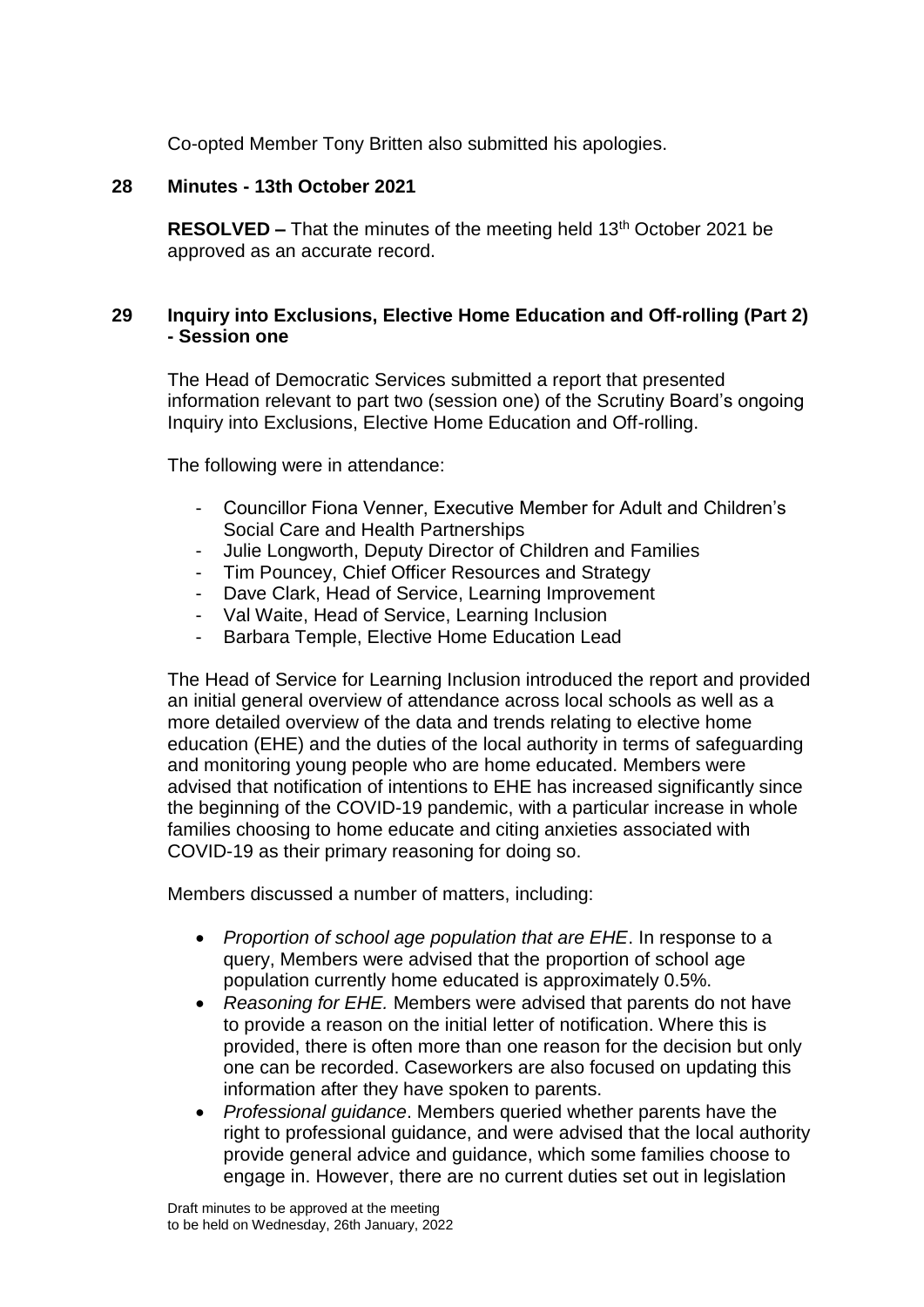for local authorities to provide specialised advice and guidance. In addition, it was noted that while access to services provided through school clusters are not available to families who home educate, they can still access a range of services, such as Mindmate, with information on this provided on the Leeds Offer.

- *Examination and qualifications*. In response to a query, it was confirmed that there is no duty for young people to take any formal examinations whilst home educated, and any examinations taken are at the expense of the family. It was noted that, in 2018, the local authority submitted concerns about the overall legislation for EHE as part of the national DfE consultation. Members requested that the response to this consultation be provided to the Board, if available. Members were also advised that the local authority do not receive the data for examinations taken by home educated children as parents make individual arrangements for this that are not shared with the EHE team. Members expressed concern about the local authorities' ability to monitor young people in their choices post-16 and identify how many are Not in Education, Employment or Training (NEET), and were advised that all post-16 young people are contacted to provide signposting information about their next steps by the EHE team and by the Pathways Team.
- *Socio-economic factors*. In response to a query, it was noted that while the Council does not specifically gather socio-economic data relating to EHE families, it is able to identify those that are eligible for free school meals, which is currently 26%.
- *Increase in BAME children home educated*. Members queried the reasoning for the recent increase in BAME families choosing to home educate and were advised that the impact of Covid to multigenerational families was often being cited as a main concern for those families from BAME communities. Officers highlighted that the Equality and Diversity Board will be looking at disproportionality within education for children and young people from BAME backgrounds and will be exploring the increase in EHE in further detail.
- *Gypsy and traveller communities*. In response to a query, Members were advised that the number of gypsy and traveller families choosing EHE has remained unchanged throughout the COVID-19 period. The Executive Member advised Members that the directorate is working with Leeds Gypsy and Traveller Exchange (GATE) who have highlighted that EHE is not a cultural choice, and that many families report the racism and discrimination as the primary reason for removing their children from school settings.
- *Returning to school settings.* Members queried whether it is possible to track each cohort to understand why some families choose to return to formal school-based education and others do not and were advised that data for returns by year group will be submitted for the Board's consideration as part of its inquiry work. However, it was noted that, on average, children remain in EHE for one to two years.
- *Children who have never been to school*. It was confirmed that children who have never been to school may not be registered as home educated under current legislation as there is no obligation to inform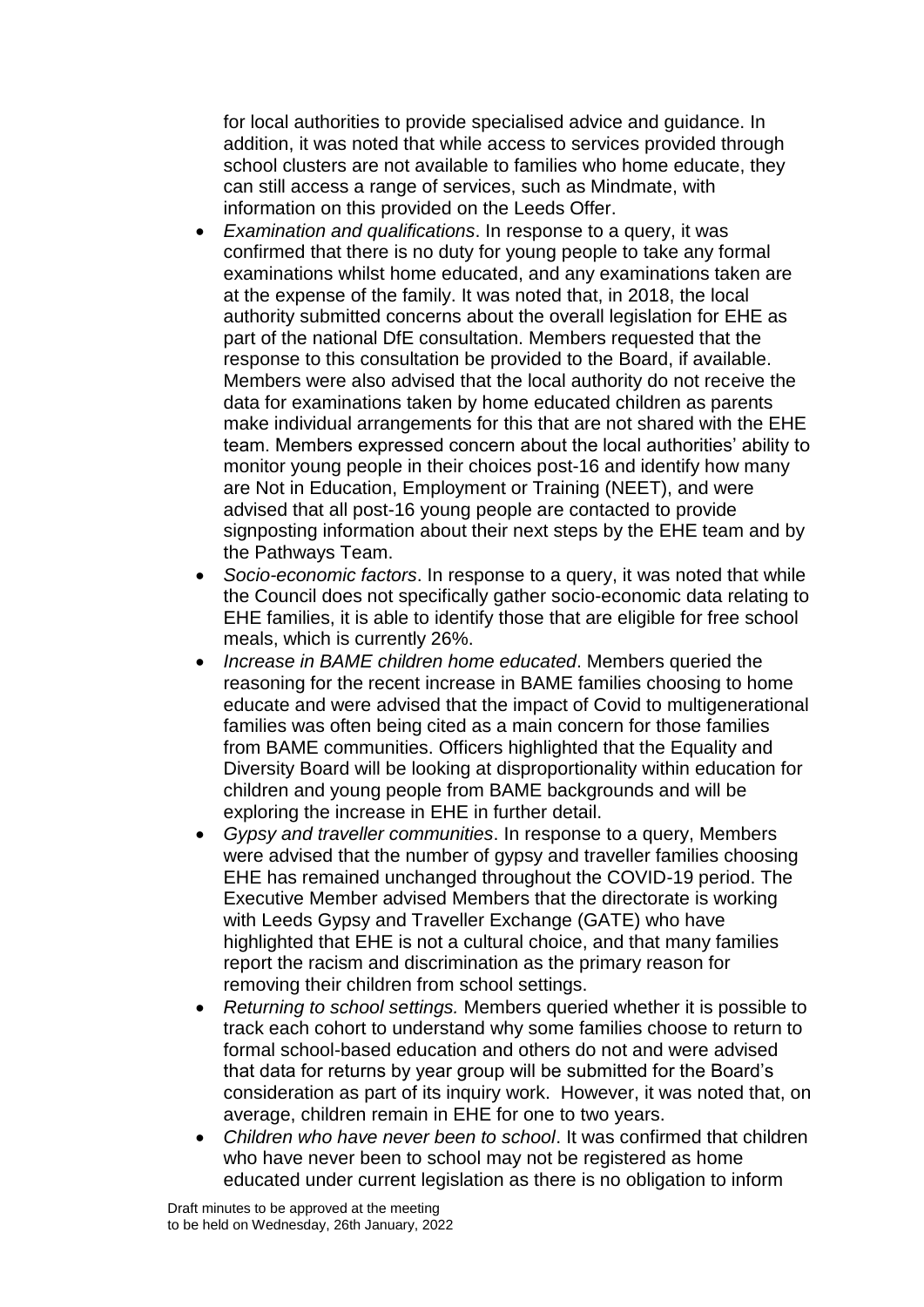the local authority and therefore are not included within the EHE list collected by the local authority. Members were advised that new proposals from the DfE include requirement for all children to be registered with a local authority.

- *Home visits for EHE settings.* Members were advised that if the Council does have any significant concerns due to lack of communication with a family, then safeguarding checks are undertaken at the home. If no response, social care are notified and a police welfare visit may be arranged. However, it was noted that local authorities do not have powers to physically enter a EHE setting unless there are safeguarding concerns.
- *Off-rolling*. In response to a query, Members were advised that any situations potentially involving off-rolling could be explored at the point when families notify the local authority of their intention to home educate. However, if families choose not to give a reason then this can be hard to identify.
- *Suitability of education plans*. Members were advised that all families are requested to submit an education plan in some form, and it is assessed by a teacher to identify whether the plan is suitable for the age, aptitude and special educational needs, if any, of an individual child. It was noted that local authorities have no powers to assess the plan based on a child's attainment.

In his closing comments, the Chair raised a number of further requests for information, including a breakdown of EHE figures by Ward; data around annual visits and the general feedback from these visits; and how the Leeds position compares with other core cities and also nationally, although it was acknowledged that this may prove difficult in the absence of any national data collection requirement. In view of this, the Chair suggested that the Board may wish to schedule an additional inquiry session to consider the implications of EHE in more detail, which would be explored after the meeting.

### **RESOLVED –**

- a) That the contents of the report, along with Members comments, be noted.
- b) That the information requested during discussions be provided to the Board, with the potential option of holding an additional inquiry session to consider the implications of EHE in more detail.

## **30 Update on Government Guidance for GCSE and A-Level Exams 2022 / 2023**

The Director of Children and Families submitted a report that presented an update on government guidance for GCSE and A-Level exams for 2022/ 2023.

The following were in attendance: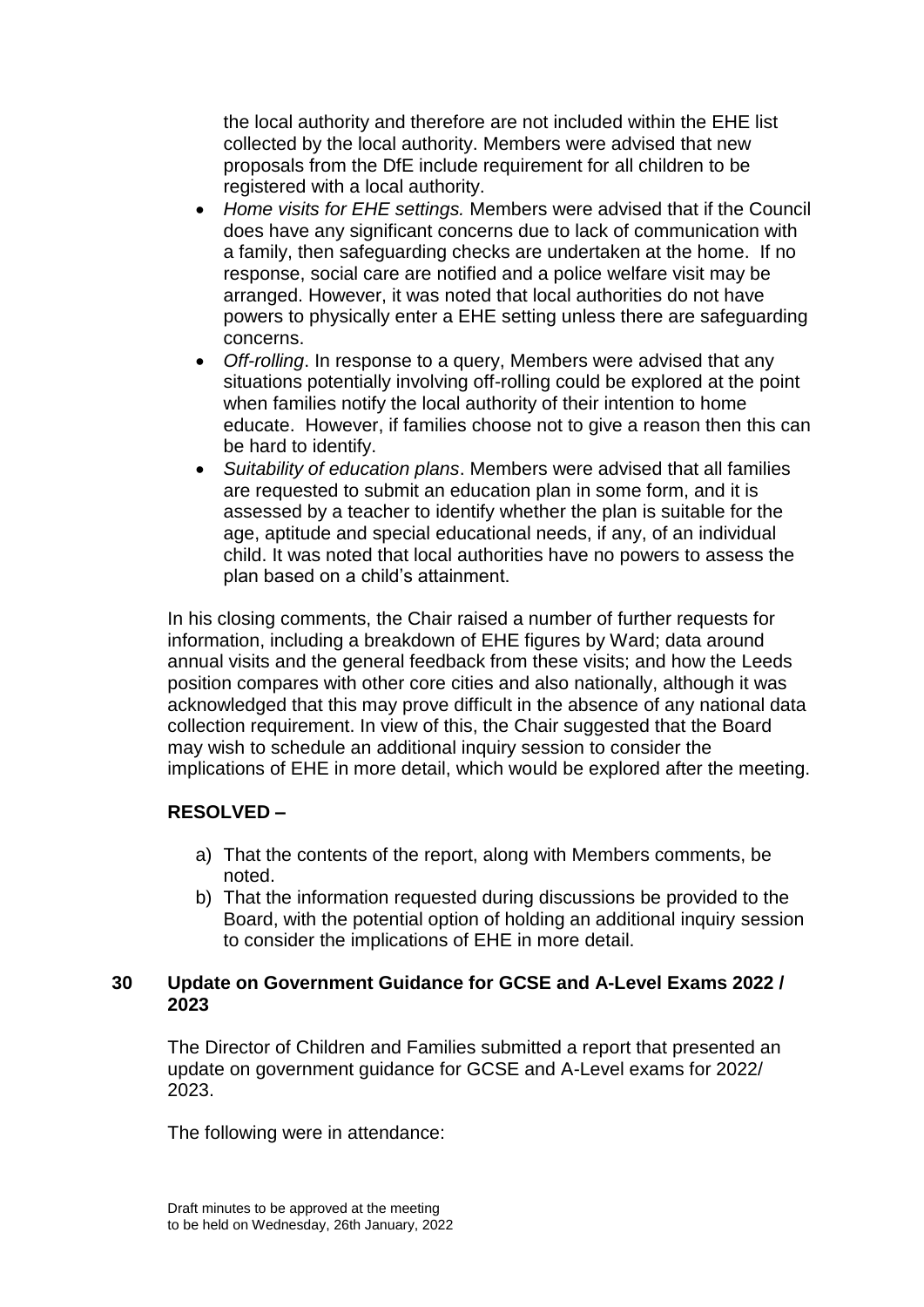- Councillor Fiona Venner, Executive Member for Adult and Children's Social Care and Health Partnerships
- Julie Longworth, Deputy Director of Children and Families
- Tim Pouncey, Chief Officer Resources and Strategy
- Dave Clark, Head of Service, Learning Improvement
- Val Waite, Head of Service, Learning Inclusion

The Head of Service for Learning Improvement introduced the report and provided an update on the changes announced by the Department for Education to the plans for GCSE and A-Level Exams in 2022/23. It was noted that such clarity was being provided to schools at a much earlier stage than last year.

Members requested further detail regarding the number of resit exams that have been taken in the COVID-19 period, and of those resits, how many achieved the required grading.

The Chair noted that Members previous comments had been addressed within the update and therefore a working group meeting to discuss the matter in further detail would not be required. However, it was agreed that the Board will continue to maintain a watching brief.

#### **RESOLVED –**

- a) That the contents of the report be noted.
- b) That the information requested during discussions be circulated to Members.

### **31 The new, revised SEND and Inclusion strategy 2021**

The Director of Children and Families submitted a report that invited the Scrutiny Board to consider and provide any comment on the new, revised SEND and Inclusion Strategy prior to it being finalised.

The following were in attendance:

- Councillor Fiona Venner, Executive Member for Adult and Children's Social Care and Health Partnerships
- Julie Longworth, Deputy Director of Children and Families
- Tim Pouncey, Chief Officer Resources and Strategy
- Dave Clark, Head of Service, Learning Improvement
- Val Waite, Head of Service, Learning Inclusion

The Head of Service for Learning Inclusion introduced the new strategy, providing an overview of the development of the six priorities set out and the steps taken to deliver the best outcomes for children and young people with additional needs.

Members discussed a number of matters, including: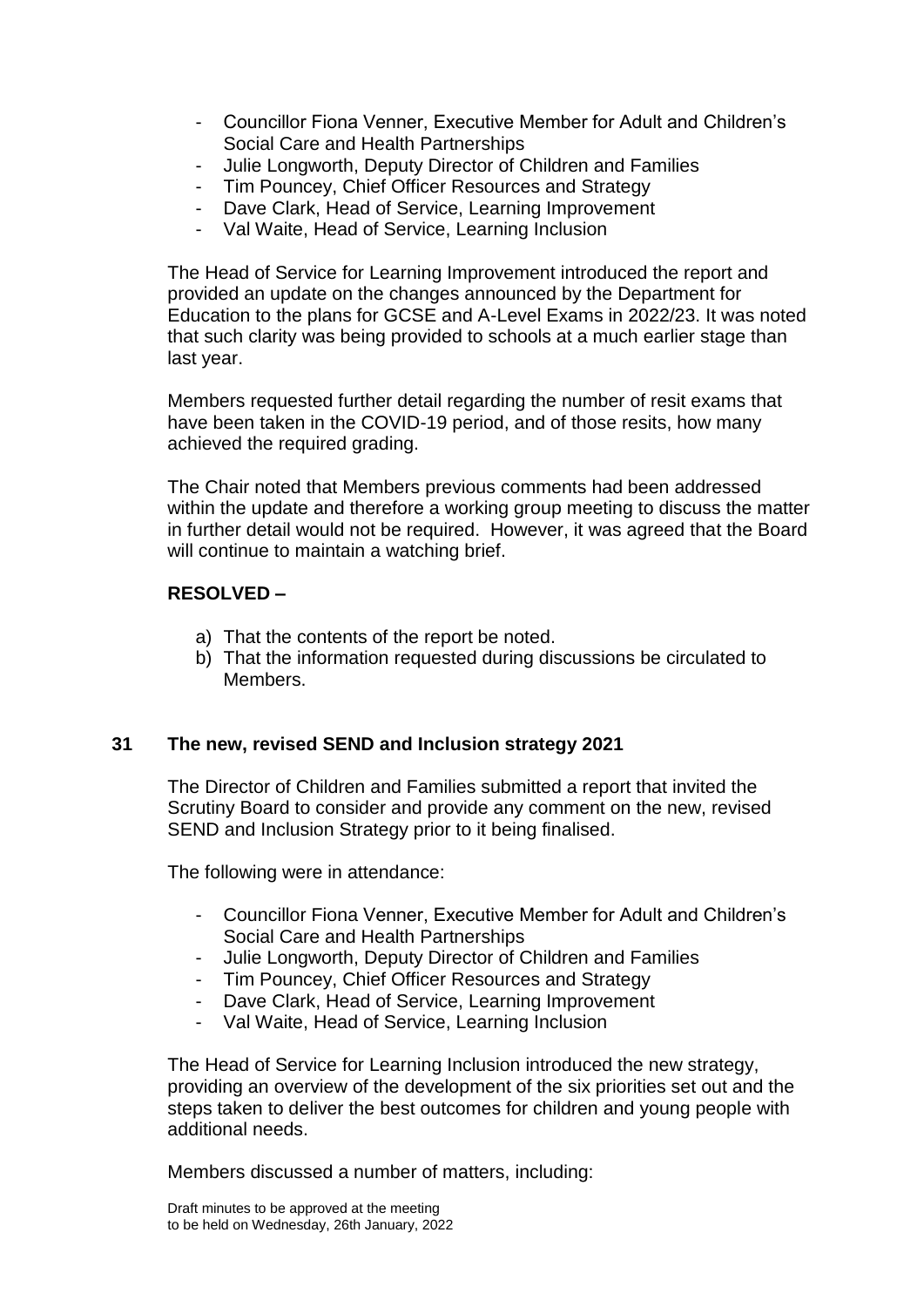- *Supporting SEND young people into employment.* Members were advised that one of the six priorities of the Strategy is focused on the continuum of provision which includes post-16 learners and opportunities through supported internships and apprenticeships. In welcoming these opportunities, Members emphasised the importance of those young people also receiving appropriate pay while on such placements, regardless of subsequent opportunities for paid employment.
- *Capacity to deliver the new strategy.* Members recognised that historically SEND provision has been underfunded and is still underfunded. Linked to this, Members discussed the impact of the National Funding Formula and the cap on the High Needs Block of the Dedicated Schools Grant. Capacity and funding was highlighted as a barrier to actioning the Strategy and Members were advised that the local authority SEND and Inclusion teams are significantly under capacity to meet the growing demands. However, it was highlighted that the Strategy is a joint strategy across social care and health and not just the sole responsibility of learning within the Children and Families directorate.

In conclusion, the Scrutiny Board collectively endorsed the new revised SEND and Inclusion Strategy 2021 and the Chair suggested that the Board maintains a watching brief surrounding the implementation of the Strategy. It was therefore proposed that a formal update be brought back to Scrutiny within 12 months.

# **RESOLVED –**

- a) That the contents of the report, along with Members comments, be noted.
- b) To note that the Scrutiny Board (Children and Families) collectively endorses the new revised SEND and Inclusion Strategy 2021.
- c) That an update on the Strategy is brought back to Scrutiny within the next 12 months.

### **32 Refreshed 3As Plan**

The Director of Children and Families submitted a report that invited the Scrutiny Board to consider and provide any comment on the refreshed 3As Plan prior to it being finalised.

The following were in attendance:

- Councillor Fiona Venner, Executive Member for Adult and Children's Social Care and Health Partnerships
- Julie Longworth, Deputy Director of Children and Families
- Tim Pouncey, Chief Officer Resources and Strategy
- Dave Clark, Head of Service, Learning Improvement
- Val Waite, Head of Service, Learning Inclusion

Draft minutes to be approved at the meeting to be held on Wednesday, 26th January, 2022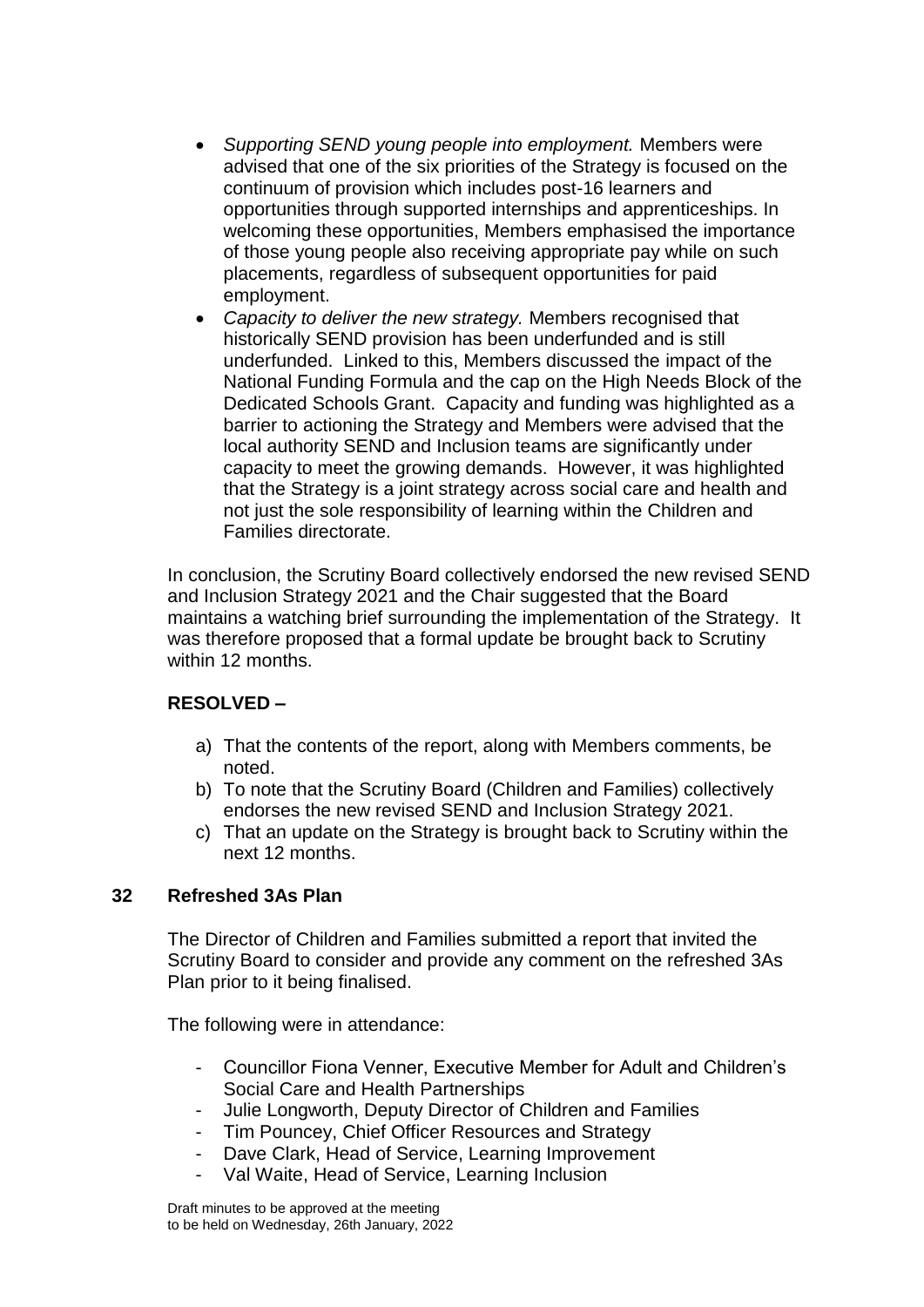The Head of Service for Learning Improvement introduced the draft refreshed 3 A's plan, outlining the process to identify the five priorities and how Children and Families Services will focus work to support education settings to support all children and young people's learning.

Members discussed a number of matters, including:

- In relation to Priority 1 (Action 1) within the Plan, Members identified the need to make clear that the performance indicator relating to 100 reading deep dive reviews being carried out by the end of the academic year 2021/22, refers to 100 schools and not individuals.
- Reference was made to Priority 4 of the Plan which states that all children and staff working in learning settings are supported with their wellbeing. Members felt this was particularly significant given the impact of Covid-19, particularly in relation to those individuals dealing with Long Covid symptoms and still requiring support as part of their recovery.
- Members recognised the need to engage effectively with other directorates and partners in terms of implementing the 3As Plan successfully.

In conclusion, the Scrutiny Board collectively endorsed the refreshed 3As Plan and the Chair suggested that the Board also maintains a watching brief surrounding the implementation of this Plan. It was therefore proposed that a formal update be brought back to Scrutiny within 12 months.

# **RESOLVED –**

- d) That the contents of the report, along with Members comments, be noted.
- e) To note that the Scrutiny Board (Children and Families) collectively endorses the refreshed 3As Plan.
- f) That an update on the 3As Plan is brought back to Scrutiny within the next 12 months.

### **33 Work Schedule**

The Head of Democratic Services submitted a report that presented the draft work schedule for the forthcoming municipal year.

The Deputy Director for Children and Families also provided an update on action taken in response to the Ofsted Focused Visit Improvement Plan, including progress made in relation to partner attendance at strategy discussions.

The Principal Scrutiny Advisor also informed the Board that there had been a request made by the Children and Families Directorate for the Scrutiny Board to receive the annual report of the Leeds Standing Advisory Council on Religious Education. It was proposed by the Chair that the latest annual report